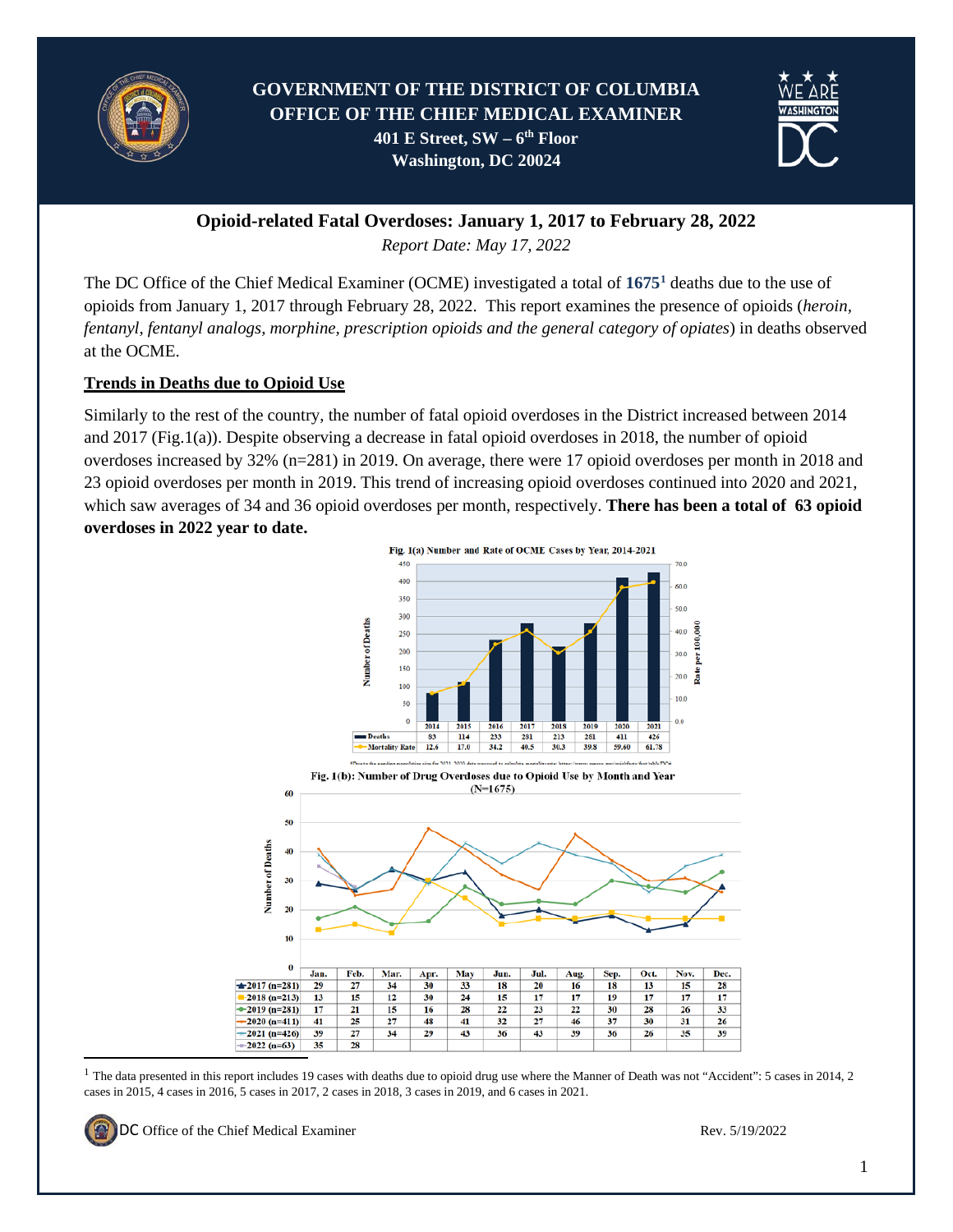#### **Incidence of Opioids by Year**

Figure 2 displays the illicit and prescription opioids identified through toxicology testing of the decedents from 2017 to February 28, 2022. In 2016, the most prevalent drug identified was heroin. However, beginning in 2017, the most prevalent drug identified is fentanyl. The most prevalent fentanyl analogs identified are furanyl fentanyl, pfluoroisbutyryl fentanyl, acetyl fentanyl and despropionyl fentanyl.

## *Increase in Fentanyl/Fentanyl Analogs in Opioid Overdoses*

Figure 3 highlights the increasing percentage of cases containing fentanyl or fentanyl analogs. The percentage of cases containing fentanyl or a fentanyl analog has gradually increased since 2015. In 2016, **62%** of cases involved fentanyl or a fentanyl analog. The noticeable increase in the presence of fentanyl and fentanyl analogs began in March 2016, with over half of the cases containing fentanyl. In 2020, **94%** of the cases contained fentanyl or a fentanyl analog.

### **Prescription Opioids**

There were **297** prescription opioids found in the opioid overdoses between January 2017 and February 28, 2022 (Fig. 4). The number of prescription opioids identified in fatal opioid overdoses decreased significantly between 2017 (n=89) and 2018 (n=40). However, the number of prescription opioids identified in fatal opioid deaths increased to 63 in 2020. Figure 4 illustrates that methadone and oxycodone are currently the most prevalent prescription opioids identified.

Fig. 2: Total Number of Opioid Drugs Contributing to Drug Overdoses by Year (All Opioids)



Figure 3: Percent of Overdose Deaths Involving Fentanyl 2016-2022



#### Fig. 4: Number of Prescription Opioids Contributing to Drug Overdoses by Year (n=297)



DC Office of the Chief Medical Examiner Rev. 5/19/2022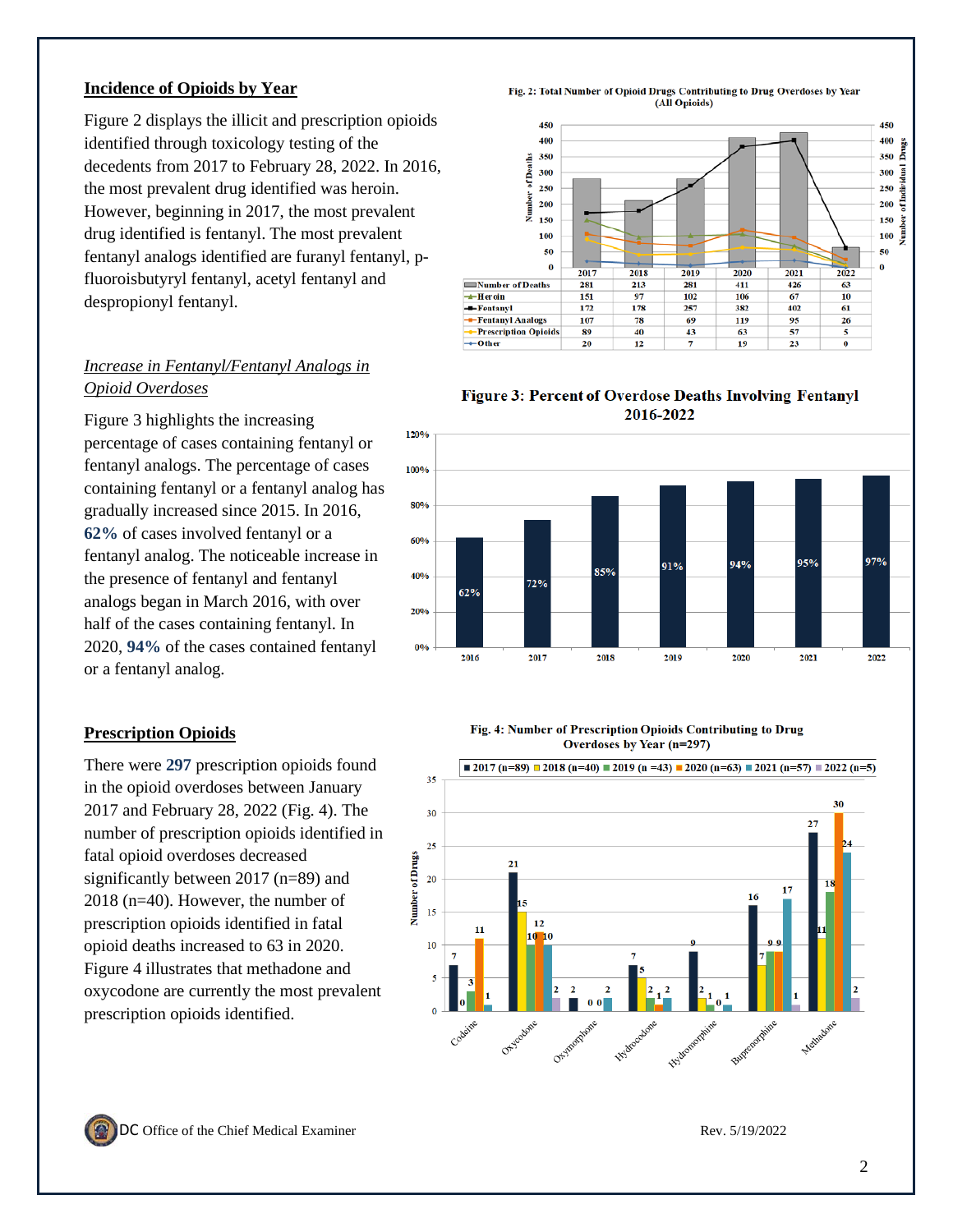### **Demographics**

#### *Age*

Approximately **73%** of all fatal opioid overdoses occur among adults between the ages of 40-69 years old (Fig. 5). Deaths due to opioid use were most prevalent among people ages 50 to 59 (n=31%).





#### *Race/Ethnicity*

Overall, **1419** or **84%** of all deaths due to opioid use were among Blacks (Fig. 6). This trend remains consistent across years.





### *Gender*

Fatal overdoses due to opioid drug use were more common among **males** (Fig. 7).

#### Figure 7: Percentage of Drug Overdoses due to Opioid Use by **Gender and Year**